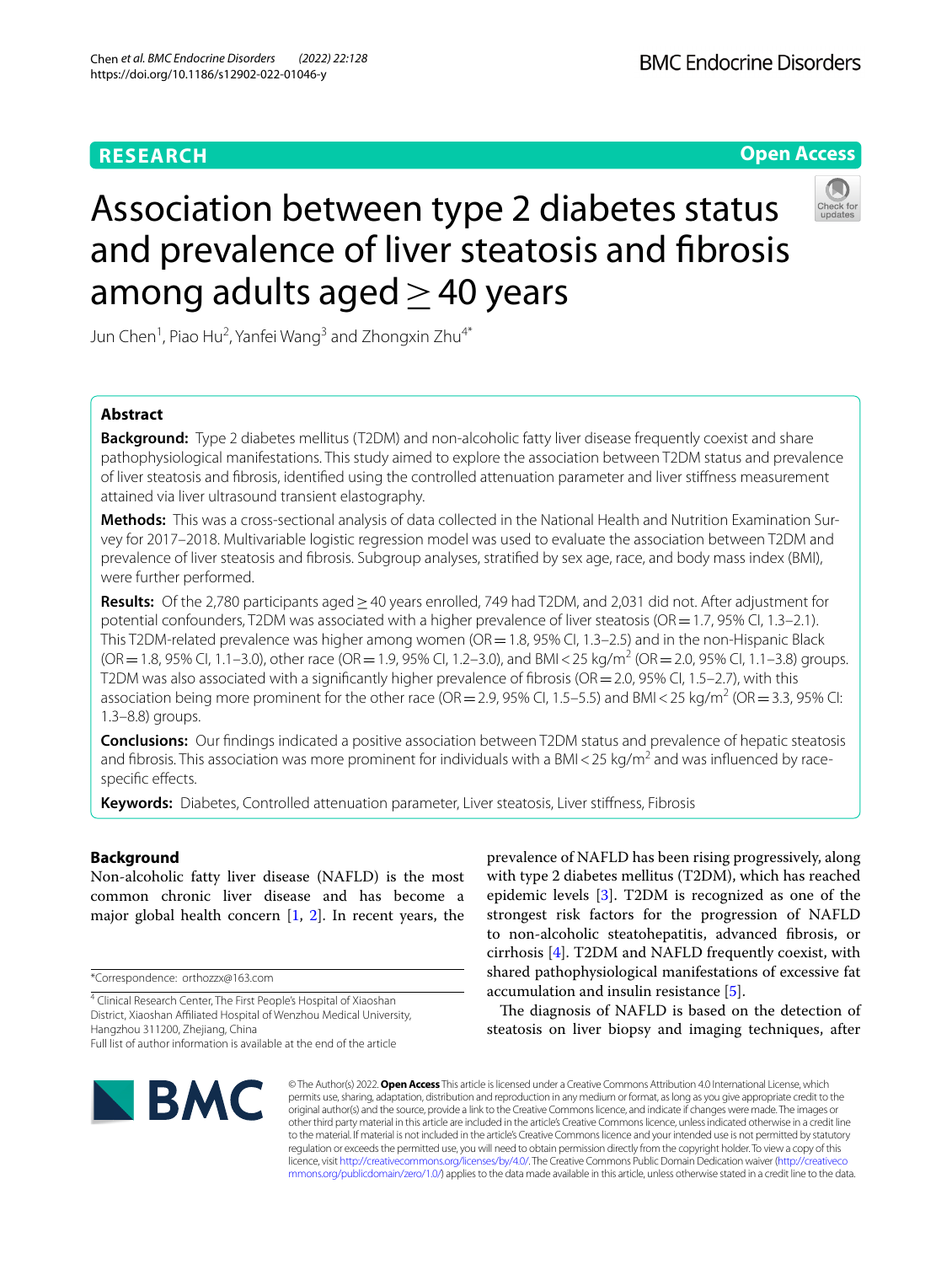the exclusion of hepatic fatty infltration and other causes of abnormal transaminase values via laboratory screening and medical history [[6](#page-8-5)]. As a non-invasive imaging tool, liver ultrasound transient elastography (TE) provides excellent diagnostic accuracy for liver steatosis and advanced liver diseases in adults  $[7]$  $[7]$ . The latest cycle of the National Health and Nutrition Examination Survey (NHANES) includes liver ultrasound TE for the diagnosis of liver steatosis and advanced liver disease based on the controlled attenuation parameter (CAP) and liver stifness measurement (LSM). Herein, we explored the association between T2DM status and prevalence of liver steatosis and fbrosis, indicated by the CAP and LSM, among adults aged $\geq$ 40 years using the NHANES database.

## **Methods**

#### **Study population**

This cross-sectional study used data from the NHANES database  $(2017-2018 \text{ cycle})$ . The NHANES is a program designed to provide objective health data of the population of the United States. The methodology and data collection for the NHANES are freely available ([http://www.cdc.gov/nchs/nhanes.htm\)](http://www.cdc.gov/nchs/nhanes.htm) and have been fully described [[8\]](#page-8-7). Among 3,882 adults aged  $\geq$  40 years whose data were available in the database, the following were excluded: 441 for whom serum glucose or glycohemoglobin (HbA1c) data were unavailable; 234 without CAP or LSM data; 375 due to the presence of hepatitis B surface antigen, hepatitis C antibody, or a history of significant alcohol consumption (men: > 30 g/ day; women:  $>$  20 g/day) [\[9](#page-8-8)], 26 aged < 30 years at the time of diabetes mellitus (DM) onset; and 26 without body mass index (BMI) data. We included 2,780 participants in the fnal analysis.

The National Center for Health Statistics Research Ethics Review Board approved the survey protocol and all participants provided written informed consent for data collection and the use of their information for research.

Our study is compliant with the Guidelines for the STrengthening the Reporting of OBservational studies in Epidemiology (STROBE) guidelines [\[10](#page-8-9)].

## **Study variables**

The exposure for our study is the T2DM status, defined according to the following criteria: participants being informed that they had DM by their doctor, age at time of DM diagnosis  $\geq$  30 years; and/or a HbA1c level  $\geq$  6.5% [[11\]](#page-8-10). Outcomes on liver ultrasound TE were measured using a FibroScan® system (model 502, V2 Touch) and included CAP, with a value  $\geq$  274 dB/m indicative of liver steatosis [\[12](#page-8-11)], and LSM, with a median value  $\geq 8$  kPa indicative of signifcant fbrosis [[13\]](#page-8-12), provided by the liver

ultrasound TE on a FibroScan® model 502 V2 Touch equipped with a medium or extra large probe. The following demographic and clinical variables were also collected as covariates in our analyses: age; sex; race; level of education; ratio of family income to poverty; level of moderate recreational activities; history of smoking $\geq$ 100 cigarettes; BMI; and blood urea nitrogen (BUN) levels, total cholesterol, uric acid, gammaglutamyl transpeptidase (GGT), aspartic acid transferase, alanine amino transferase (ALT), alkaline phosphatase (ALP), and serum glucose.

## **Statistical analysis**

All analyses were performed using statistical software R (version 3.4.3) and EmpowerStats (X&Y Solutions, Boston, MA), with a P-value < 0.05 considered significant. Multivariable logistic regression model was used to evaluate the association between T2DM status and prevalence of liver steatosis and fibrosis. Three statistical models were constructed: model 1, no adjustment for covariates; model 2, adjusted for age, sex, and race; and model 3, adjusted for all covariates presented in Table [1](#page-2-0). Subgroup analyses, stratifed by sex, age, race and, BMI were further performed.

## **Results**

The characteristics of the study sample, according to T2DM status, are presented in Table [1](#page-2-0). Of the 2,780 participants enrolled, 749 had a diagnosis of T2DM, with the other 2,031 classifed in the non-DM group. Compared to the non-DM group, participants with T2DM were older, had a higher BMI and levels of ALP, ALT, GGT, uric acid, and BUN, had higher CAP and LSM values, a higher proportion of liver steatosis and signifcant fbrosis, and a lower level of total cholesterol.

## **Association between T2DM status and CAP**

After adjustment for potential confounding factors, T2DM status was positively associated with CAP  $(β=16.8, 95% CI, 11.8–21.8; Table 2).$  $(β=16.8, 95% CI, 11.8–21.8; Table 2).$  $(β=16.8, 95% CI, 11.8–21.8; Table 2).$  On subgroup analyses, this positive association was more prominent among women  $(β=19.7, 95%$  CI, 12.6–26.7) than it was among men (β = 12.2, 95% CI, 4.9–19.4), and in the non-hispanic black ( $β=19.5$ , 95% CI, 9.1–29.9), other race (β = 19.4, 95% CI, 10.2–28.5), and BMI < 25  $\text{kg/m}^2$  $(\beta=19.8, 95\% \text{ CI}, 8.7-31.0)$  groups.

**Association between T2DM status and risk of liver steatosis** In the fully adjusted model (Table [3\)](#page-4-0), T2DM status was positively associated with prevalence of liver steatosis  $(OR = 1.7, 95\% \text{ CI}, 1.3-2.1)$ . On subgroup analyses, this positive association was more prominent among women  $(OR = 1.8, 95\% \text{ CI}, 1.3-2.5)$  than men  $(OR = 1.5, 95\% \text{ CI})$ :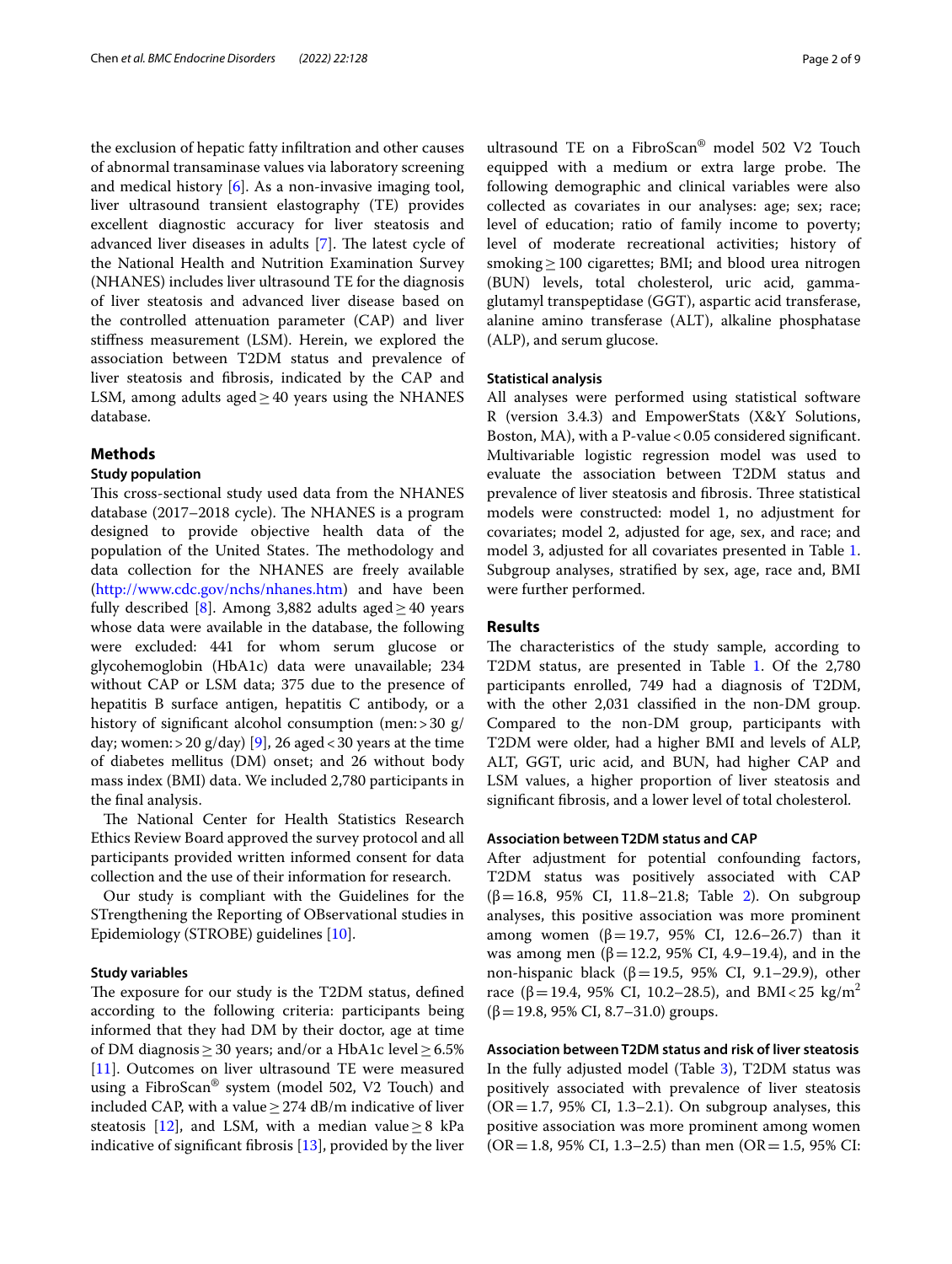|                                                | Non-diabetes ( $n = 2,031$ ) | Type 2 diabetes ( $n = 749$ ) | P value |
|------------------------------------------------|------------------------------|-------------------------------|---------|
| Age (years)                                    | $59.5 \pm 11.8$              | $64.3 \pm 10.4$               | < 0.001 |
| Sex (%)                                        |                              |                               | < 0.001 |
| Men                                            | 45.6                         | 53.5                          |         |
| Women                                          | 54.4                         | 46.5                          |         |
| Race (%)                                       |                              |                               | < 0.001 |
| Non-Hispanic White                             | 37.2                         | 29.9                          |         |
| Non-Hispanic Black                             | 21.9                         | 24.0                          |         |
| Mexican American                               | 11.9                         | 16.0                          |         |
| Other race                                     | 29.0                         | 30.0                          |         |
| Educational level (%)                          |                              |                               | < 0.001 |
| Less than high school                          | 19.9                         | 27.0                          |         |
| High school                                    | 24.0                         | 22.6                          |         |
| More than high school                          | 56.0                         | 50.5                          |         |
| Body mass index ( $kg/m2$ )                    | $29.3 \pm 6.7$               | $32.2 \pm 7.3$                | < 0.001 |
| Ratio of family income to poverty              | $2.7 \pm 1.6$                | $2.6 \pm 1.6$                 | 0.231   |
| Moderate recreational activities (%)           |                              |                               | < 0.001 |
| Yes                                            | 40.4                         | 31.9                          |         |
| <b>No</b>                                      | 59.6                         | 68.1                          |         |
| Smoked at least 100 cigarettes in life (%)     |                              |                               | 0.008   |
| Yes                                            | 41.9                         | 47.5                          |         |
| No                                             | 58.1                         | 52.5                          |         |
| Glycohemoglobin (%)                            | $5.6 \pm 0.4$                | $7.4 \pm 1.5$                 | < 0.001 |
| Serum glucose (mmol/L)                         | $5.3 \pm 0.7$                | $7.9 \pm 3.5$                 | < 0.001 |
| Alkaline phosphatase (U/L)                     | $80.7 \pm 24.4$              | $85.6 \pm 30.9$               | < 0.001 |
| Alanine amino transferase (IU/L)               | 20.9±12.9                    | $22.9 \pm 15.8$               | < 0.001 |
| Aspartic acid transferase (IU/L)               | $21.4 \pm 9.0$               | $21.8 \pm 13.1$               | 0.372   |
| Gamma-glutamyl transpeptidase (IU/L)           | $30.0 \pm 37.8$              | $37.5 \pm 44.0$               | < 0.001 |
| Serum uric acid (umol/L)                       | $323.5 \pm 85.6$             | 343.3±94.7                    | < 0.001 |
| Blood urea nitrogen (mmol/L)                   | $5.6 \pm 2.0$                | $6.4 \pm 3.0$                 | < 0.001 |
| Total cholesterol ((mmol/L)                    | $5.1 \pm 1.0$                | $4.6 \pm 1.2$                 | < 0.001 |
| Median controlled attenuation parameter (dB/m) | $264.5 \pm 58.2$             | $301.8 \pm 59.0$              | < 0.001 |
| Liver steatosis (%)                            |                              |                               | < 0.001 |
| Yes                                            | 43.8                         | 67.6                          |         |
| No                                             | 56.2                         | 32.4                          |         |
| Median liver stiffness (kpa)                   | $5.7 \pm 5.1$                | $7.6 \pm 6.5$                 | < 0.001 |
| Significant fibrosis (%)                       |                              |                               | < 0.001 |
| Yes                                            | 9.4                          | 25.4                          |         |
| No                                             | 90.6                         | 74.6                          |         |

## <span id="page-2-0"></span>**Table 1** Characteristic of study sample with and without type 2 diabetes

Mean±SD for continuous variables: *P* value was calculated by one-way ANOVA (normal distribution) and Kruskal–Wallis H (skewed distribution) test % for categorical variables: *P* value was calculated by chi-square test

1.0–2.1), and in the non-Hispanic Black ( $OR = 1.8$ , 95% CI, 1.1–3.0), other race (OR=1.9, 95% CI, 1.2–3.0), and BMI < 25 kg/m<sup>2</sup> (OR = 2.0, 95% CI, 1.1–3.8) groups.

# **Association between T2DM status and LSM**

In the fully adjusted model, there was a positive association between T2DM status and LSM ( $β = 0.8$ , 95% CI, 0.2–1.3; Table [4](#page-5-0)). On subgroup analyses, this positive association was only identified among men (β = 0.9, 95% CI, 0.0–1.8) and in the 40–59 age ( $\beta$  = 1.0, 95% CI, 0.1–1.8), other race ( $\beta$  = 1.8, 95% CI, 0.8–2.9), and BMI ≥ 30  $\text{kg/m}^2$  (β = 1.0, 95% CI, 0.1– 1.9) groups.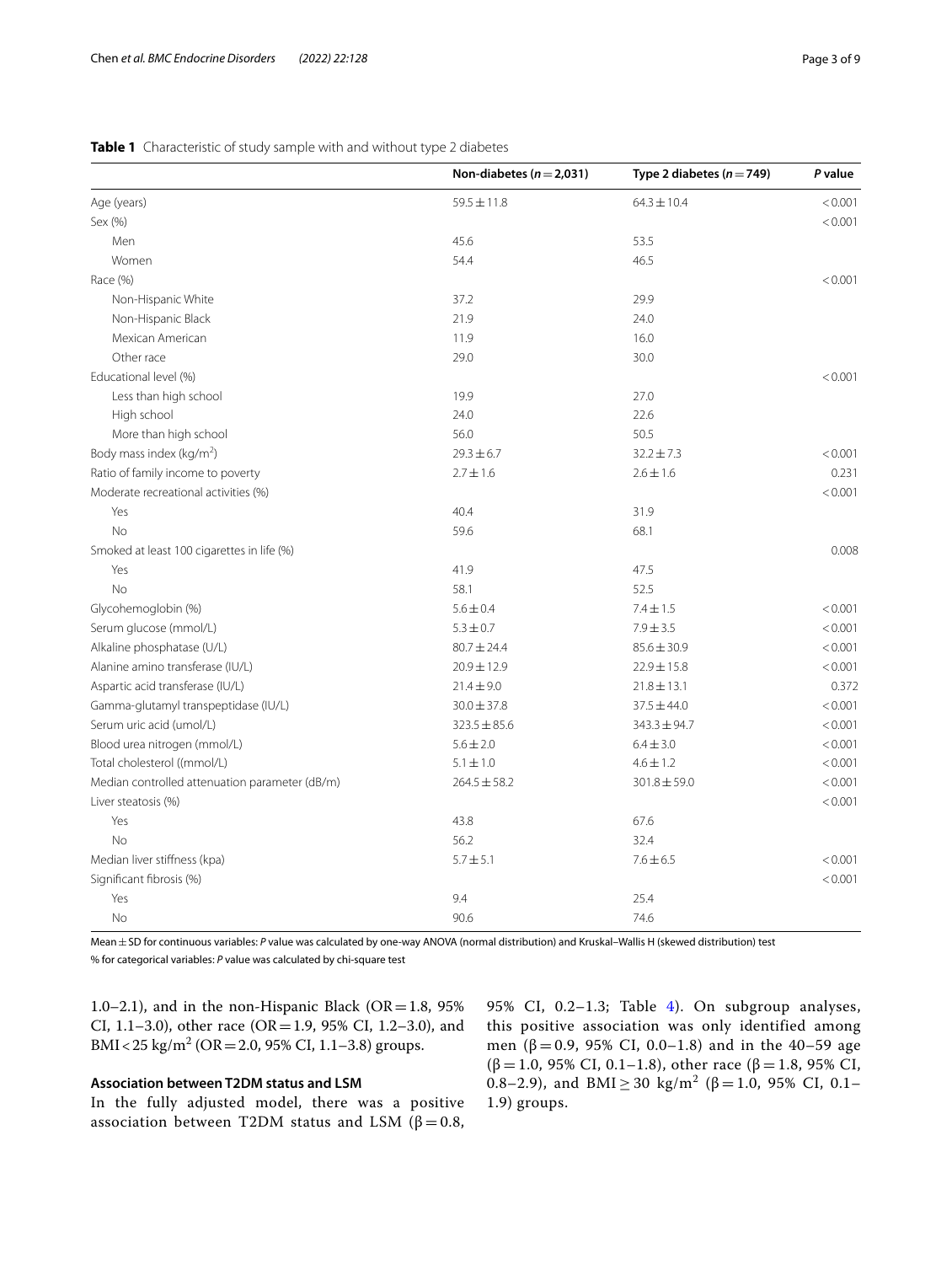<span id="page-3-0"></span>**Table 2** Association between type 2 diabetes status and controlled attenuation parameter (dB/m)

|                                                   | Model 1 $\beta$ (95% CI, P) | Model 2 $\beta$ (95% CI, P) | Model 3 $\beta$ (95% CI, P) |
|---------------------------------------------------|-----------------------------|-----------------------------|-----------------------------|
| Non-diabetes                                      | Reference                   | Reference                   | Reference                   |
| Type 2 diabetes                                   | $37.4$ (32.5, 42.3) < 0.001 | 39.1 (34.2, 44.1) < 0.001   | 16.8(11.8, 21.8) < 0.001    |
| Stratified by sex                                 |                             |                             |                             |
| Men $(n=1,328)$                                   |                             |                             |                             |
| Non-diabetes                                      | Reference                   | Reference                   | Reference                   |
| Type 2 diabetes                                   | $31.3$ (24.2, 38.5) < 0.001 | $34.0$ (26.7, 41.2) < 0.001 | 12.2 (4.9, 19.4) 0.001      |
| Women ( $n = 1.452$ )                             |                             |                             |                             |
| Non-diabetes                                      | Reference                   | Reference                   | Reference                   |
| Type 2 diabetes                                   | $41.7$ (35.0, 48.4) < 0.001 | 44.2 (37.4, 51.0) < 0.001   | $19.7$ (12.6, 26.7) < 0.001 |
| Stratified by age                                 |                             |                             |                             |
| 40-59 age group ( $n = 1,240$ )                   |                             |                             |                             |
| Non-diabetes                                      | Reference                   | Reference                   | Reference                   |
| Type 2 diabetes                                   | $47.2$ (38.6, 55.7) < 0.001 | 47.1 (38.6, 55.7) < 0.001   | 19.1(10.4, 27.8) < 0.001    |
| 60-80 age group ( $n = 1,540$ )                   |                             |                             |                             |
| Non-diabetes                                      | Reference                   | Reference                   | Reference                   |
| Type 2 diabetes                                   | 35.0 (29.0, 41.1) < 0.001   | 34.3 (28.3, 40.3) < 0.001   | $15.4$ (9.0, 21.7) < 0.001  |
| Stratified by race                                |                             |                             |                             |
| Non-Hispanic White ( $n = 979$ )                  |                             |                             |                             |
| Non-diabetes                                      | Reference                   | Reference                   | Reference                   |
| Type 2 diabetes                                   | $41.6$ (32.7, 50.5) < 0.001 | 43.5 (34.6, 52.4) < 0.001   | 13.2 (3.9, 22.5) 0.005      |
| Non-Hispanic Black ( $n = 624$ )                  |                             |                             |                             |
| Non-diabetes                                      | Reference                   | Reference                   | Reference                   |
| Type 2 diabetes                                   | $34.6$ (24.5, 44.7) < 0.001 | $37.5$ (27.4, 47.6) < 0.001 | 19.5(9.1, 29.9) < 0.001     |
| Mexican American ( $n = 362$ )                    |                             |                             |                             |
| Non-diabetes                                      | Reference                   | Reference                   | Reference                   |
| Type 2 diabetes                                   | 29.9 (17.6, 42.2) < 0.001   | 29.9 (16.9, 42.8) < 0.001   | 12.0 (-1.1, 25.2) 0.074     |
| Other race $(n=815)$                              |                             |                             |                             |
| Non-diabetes                                      | Reference                   | Reference                   | Reference                   |
| Type 2 diabetes                                   | $39.1$ (30.5, 47.8) < 0.001 | 38.0 (29.1, 47.0) < 0.001   | 19.4(10.2, 28.5) < 0.001    |
| Stratified by body mass index (BMI)               |                             |                             |                             |
| BMI < 25 (kg/m <sup>2</sup> ) ( $n = 632$ )       |                             |                             |                             |
| Non-diabetes                                      | Reference                   | Reference                   | Reference                   |
| Type 2 diabetes                                   | $32.4$ (22.2, 42.6) < 0.001 | 29.3 (19.0, 39.5) < 0.001   | 19.8 (8.7, 31.0) < 0.001    |
| $BMl \ge 25, < 30$ (kg/m <sup>2</sup> ) (n = 951) |                             |                             |                             |
| Non-diabetes                                      | Reference                   | Reference                   | Reference                   |
| Type 2 diabetes                                   | $27.5$ (19.7, 35.4) < 0.001 | 24.3 (16.2, 32.4) < 0.001   | 14.4 (5.0, 23.8) 0.003      |
| $BMl \ge 30$ (kg/m <sup>2</sup> ) (n = 1,197)     |                             |                             |                             |
| Non-diabetes                                      | Reference                   | Reference                   | Reference                   |
| Type 2 diabetes                                   | 25.0 (18.5, 31.6) < 0.001   | $27.2$ (20.7, 33.7) < 0.001 | $15.9$ (8.7, 23.0) < 0.001  |
|                                                   |                             |                             |                             |

Model 1: no covariates were adjusted

Model 2: age, sex, race were adjusted

Model 3: age, sex, race, educational level, body mass index, ratio of family income to poverty, moderate recreational activities, smoked at least 100 cigarettes in life, blood urea nitrogen, total cholesterol, serum uric acid, alkaline phosphatase, alanine amino transferase, aspartic acid transferase, Gamma-glutamyl transpeptidase, and serum glucose were adjusted

## **Association between T2DM status and risk of signifcant fbrosis**

In the fully adjusted model, T2DM status and prevalence of signifcant fbrosis were positively correlated (OR=2.0, 95% CI, 1.5–2.7) (Table [5\)](#page-6-0). On subgroup analyses, this positive association was more prominent among individuals in the other race  $(OR=2.9, 95\% \text{ CI}, 1.5-5.5)$ and BMI <  $25 \text{ kg/m}^2$  (OR = 3.3, 95% CI, 1.3–8.8) groups.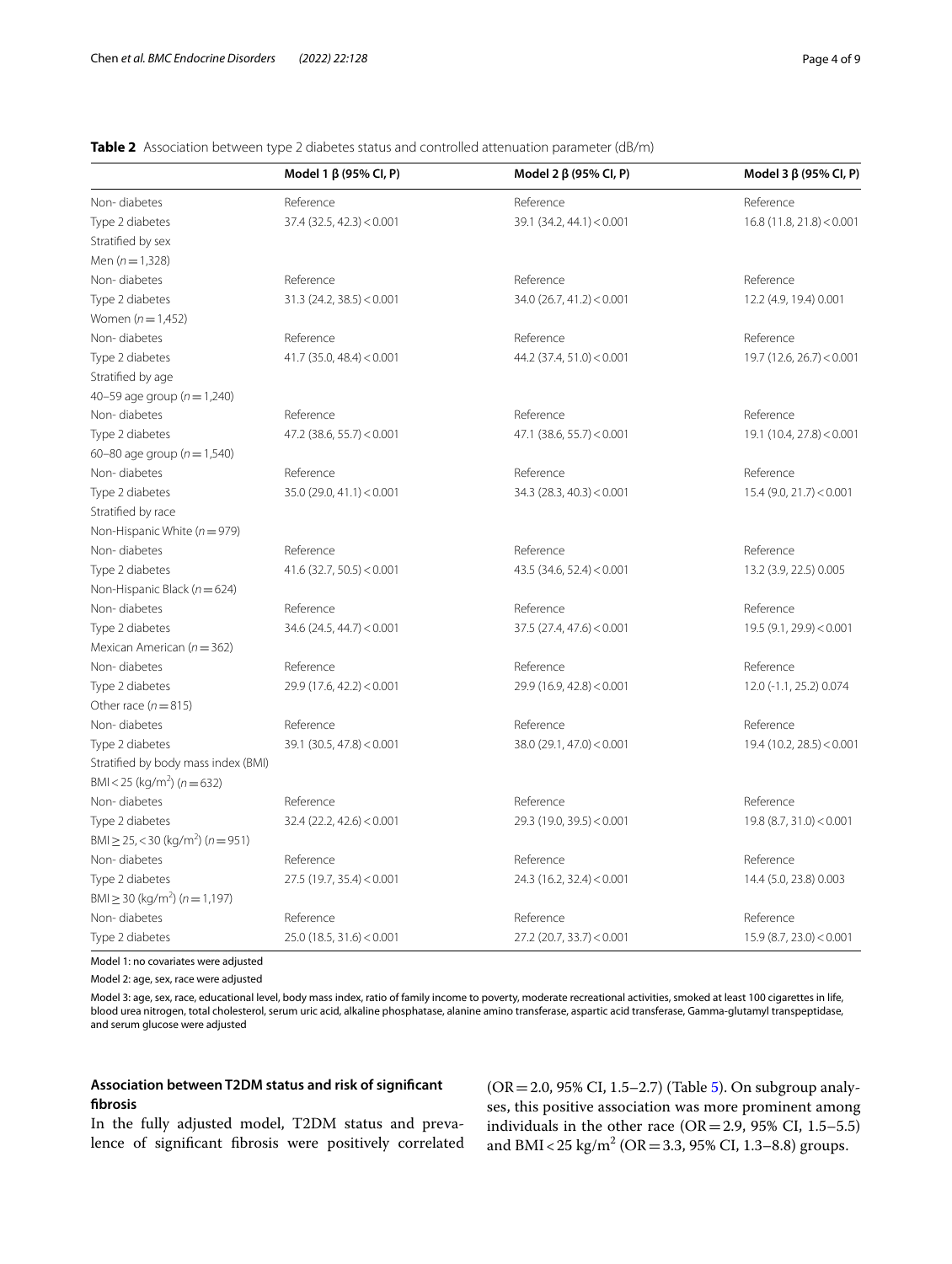## <span id="page-4-0"></span>**Table 3** Association between type 2 diabetes status and prevalence of liver steatosis

|                                                   | Model 1 OR (95% CI, P)   | Model 2 OR (95% CI, P)   | Model 3 OR (95% CI, P) |
|---------------------------------------------------|--------------------------|--------------------------|------------------------|
| Non-diabetes                                      | Reference                | Reference                | Reference              |
| Type 2 diabetes                                   | $2.7$ (2.2, 3.2) < 0.001 | $2.9$ (2.4, 3.4) < 0.001 | 1.7(1.3, 2.1) < 0.001  |
| Stratified by sex                                 |                          |                          |                        |
| Men $(n=1,328)$                                   |                          |                          |                        |
| Non-diabetes                                      | Reference                | Reference                | Reference              |
| Type 2 diabetes                                   | 2.3(1.8, 3.0) < 0.001    | $2.5$ (2.0, 3.3) < 0.001 | 1.5 (1.0, 2.1) 0.033   |
| Women ( $n = 1,452$ )                             |                          |                          |                        |
| Non-diabetes                                      | Reference                | Reference                | Reference              |
| Type 2 diabetes                                   | $3.0$ (2.3, 3.9) < 0.001 | $3.2$ (2.5, 4.1) < 0.001 | 1.8 (1.3, 2.5) 0.001   |
| Stratified by age                                 |                          |                          |                        |
| 40-59 age group ( $n = 1,240$ )                   |                          |                          |                        |
| Non-diabetes                                      | Reference                | Reference                | Reference              |
| Type 2 diabetes                                   | $3.4$ (2.4, 4.7) < 0.001 | $3.4$ (2.5, 4.8) < 0.001 | 1.4 (0.9, 2.2) 0.190   |
| 60-80 age group ( $n = 1,540$ )                   |                          |                          |                        |
| Non-diabetes                                      | Reference                | Reference                | Reference              |
| Type 2 diabetes                                   | $2.6$ (2.1, 3.2) < 0.001 | $2.6$ (2.1, 3.3) < 0.001 | 1.8(1.3, 2.4) < 0.001  |
| Stratified by race                                |                          |                          |                        |
| Non-Hispanic White ( $n = 979$ )                  |                          |                          |                        |
| Non-diabetes                                      | Reference                | Reference                | Reference              |
| Type 2 diabetes                                   | $2.9$ (2.1, 4.0) < 0.001 | $3.0$ (2.2, 4.2) < 0.001 | 1.2 (0.8, 1.9) 0.414   |
| Non-Hispanic Black ( $n = 624$ )                  |                          |                          |                        |
| Non-diabetes                                      | Reference                | Reference                | Reference              |
| Type 2 diabetes                                   | $2.4$ (1.7, 3.4) < 0.001 | $2.6$ (1.8, 3.8) < 0.001 | 1.8 (1.1, 3.0) 0.014   |
| Mexican American ( $n = 362$ )                    |                          |                          |                        |
| Non-diabetes                                      | Reference                | Reference                | Reference              |
| Type 2 diabetes                                   | $2.6$ (1.6, 4.2) < 0.001 | $2.6$ (1.5, 4.3) < 0.001 | 1.7 (0.9, 3.4) 0.129   |
| Other race ( $n = 815$ )                          |                          |                          |                        |
| Non-diabetes                                      | Reference                | Reference                | Reference              |
| Type 2 diabetes                                   | 2.9(2.1, 4.0) < 0.001    | 2.9(2.1, 4.1) < 0.001    | 1.9 (1.2, 3.0) 0.003   |
| Stratified by body mass index (BMI)               |                          |                          |                        |
| BMI < 25 (kg/m <sup>2</sup> ) ( $n = 632$ )       |                          |                          |                        |
| Non-diabetes                                      | Reference                | Reference                | Reference              |
| Type 2 diabetes                                   | 3.0(1.9, 4.8) < 0.001    | $2.6$ (1.6, 4.3) < 0.001 | 2.0 (1.1, 3.8) 0.023   |
| $BMl \ge 25, < 30$ (kg/m <sup>2</sup> ) (n = 951) |                          |                          |                        |
| Non-diabetes                                      | Reference                | Reference                | Reference              |
| Type 2 diabetes                                   | $2.2$ (1.6, 2.9) < 0.001 | $2.0$ (1.5, 2.8) < 0.001 | 1.5 (1.0, 2.2) 0.074   |
| $BMl \ge 30$ (kg/m <sup>2</sup> ) ( $n = 1,197$ ) |                          |                          |                        |
| Non-diabetes                                      | Reference                | Reference                | Reference              |
| Type 2 diabetes                                   | $2.0$ (1.5, 2.6) < 0.001 | $2.1$ (1.6, 2.9) < 0.001 | 1.6 (1.1, 2.2) 0.012   |

Model 1: no covariates were adjusted

Model 2: age, sex, race were adjusted

Model 3: age, sex, race, educational level, body mass index, ratio of family income to poverty, moderate recreational activities, smoked at least 100 cigarettes in life, blood urea nitrogen, total cholesterol, serum uric acid, alkaline phosphatase, alanine amino transferase, aspartic acid transferase, Gamma-glutamyl transpeptidase, and serum glucose were adjusted

## **Discussion**

In this study, we evaluated the association between T2DM status and prevalence of liver steatosis and fibrosis among adults aged  $\geq$  40 years, and found that

T2DM was associated with a signifcantly higher prevalence of liver steatosis, with this association being more prominent among women and the non-Hispanic Black, other race, and  $BMI < 25 \text{ kg/m}^2$  groups. T2DM also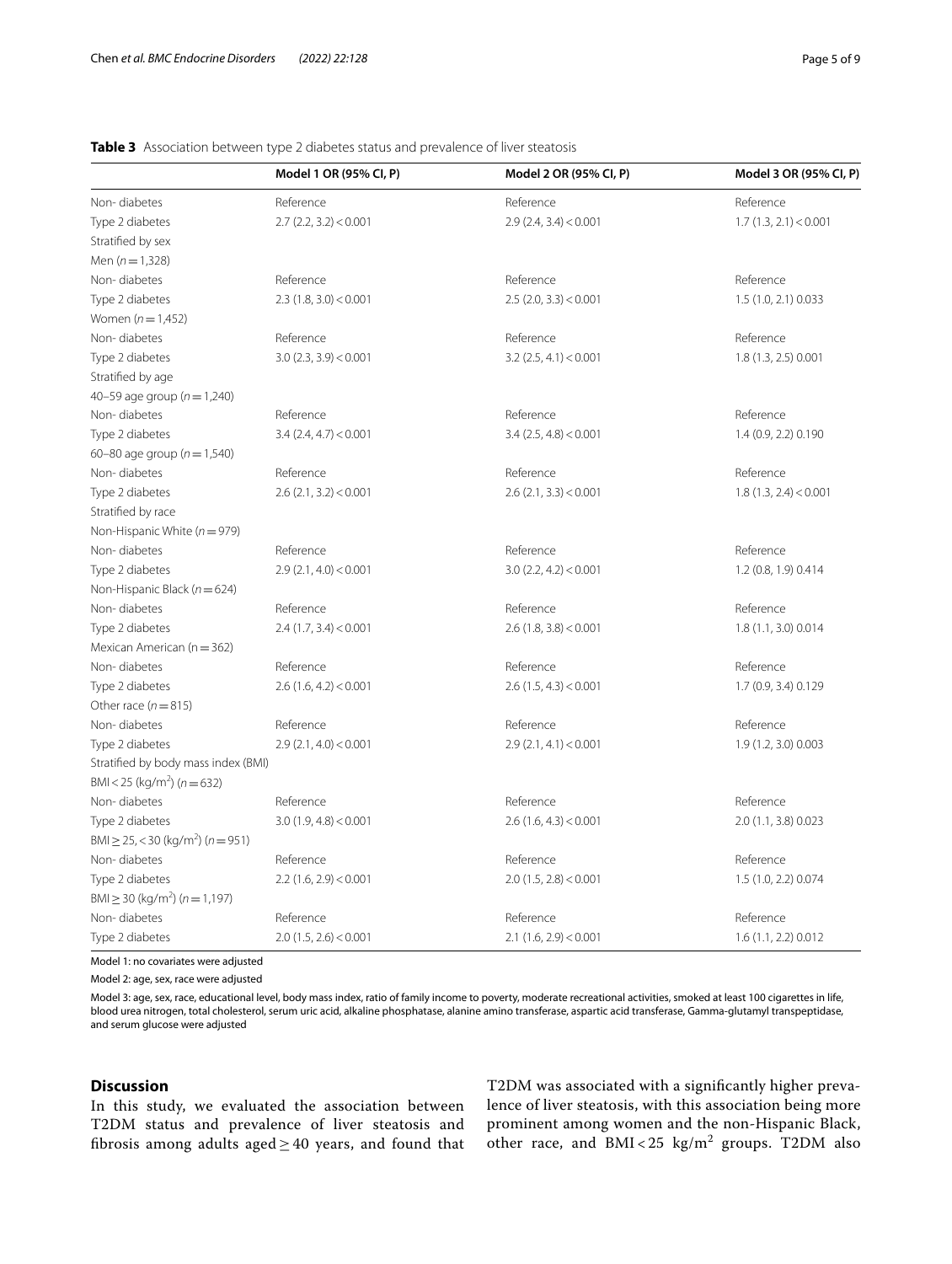## <span id="page-5-0"></span>**Table 4** Association between type 2 diabetes status and liver stifness (kpa)

|                                                   | Model 1 $\beta$ (95% CI, P) | Model 2 $\beta$ (95% CI, P) | Model 3 $\beta$ (95% CI, P) |
|---------------------------------------------------|-----------------------------|-----------------------------|-----------------------------|
| Non-diabetes                                      | Reference                   | Reference                   | Reference                   |
| Type 2 diabetes                                   | 1.9(1.4, 2.3) < 0.001       | 1.8(1.4, 2.3) < 0.001       | 0.8(0.2, 1.3)0.006          |
| Stratified by sex                                 |                             |                             |                             |
| Men $(n=1,328)$                                   |                             |                             |                             |
| Non-diabetes                                      | Reference                   | Reference                   | Reference                   |
| Type 2 diabetes                                   | 1.9(1.2, 2.7) < 0.001       | $2.0$ (1.2, 2.8) < 0.001    | 0.9 (0.0, 1.8) 0.046        |
| Women ( $n = 1,452$ )                             |                             |                             |                             |
| Non-diabetes                                      | Reference                   | Reference                   | Reference                   |
| Type 2 diabetes                                   | 1.7(1.2, 2.3) < 0.001       | 1.7(1.1, 2.2) < 0.001       | $0.4$ (-0.2, 1.1) 0.173     |
| Stratified by age                                 |                             |                             |                             |
| 40-59 age group ( $n = 1,240$ )                   |                             |                             |                             |
| Non-diabetes                                      | Reference                   | Reference                   | Reference                   |
| Type 2 diabetes                                   | $2.6$ (1.9, 3.3) < 0.001    | 2.5(1.8, 3.3) < 0.001       | 1.0 (0.1, 1.8) 0.027        |
| 60-80 age group ( $n = 1,540$ )                   |                             |                             |                             |
| Non-diabetes                                      | Reference                   | Reference                   | Reference                   |
| Type 2 diabetes                                   | 1.5(0.9, 2.1) < 0.001       | 1.5(0.9, 2.1) < 0.001       | $0.7$ (-0.0, 1.4) 0.058     |
| Stratified by race                                |                             |                             |                             |
| Non-Hispanic White ( $n = 979$ )                  |                             |                             |                             |
| Non-diabetes                                      | Reference                   | Reference                   | Reference                   |
| Type 2 diabetes                                   | $2.2$ (1.3, 3.0) < 0.001    | $2.1$ (1.3, 2.9) < 0.001    | $0.2$ (-0.7, 1.2) $0.631$   |
| Non-Hispanic Black ( $n = 624$ )                  |                             |                             |                             |
| Non-diabetes                                      | Reference                   | Reference                   | Reference                   |
| Type 2 diabetes                                   | $0.7$ (-0.3, 1.8) $0.170$   | $0.7$ (-0.3, 1.8) $0.176$   | $0.0$ (-1.2, 1.2) $0.980$   |
| Mexican American ( $n = 362$ )                    |                             |                             |                             |
| Non-diabetes                                      | Reference                   | Reference                   | Reference                   |
| Type 2 diabetes                                   | $2.1$ (1.3, 2.8) < 0.001    | 1.8(1.0, 2.7) < 0.001       | $0.7$ (-0.2, 1.6) $0.108$   |
| Other race $(n=815)$                              |                             |                             |                             |
| Non-diabetes                                      | Reference                   | Reference                   | Reference                   |
| Type 2 diabetes                                   | 2.5(1.6, 3.4) < 0.001       | $2.4$ (1.5, 3.3) < 0.001    | 1.8(0.8, 2.9) < 0.001       |
| Stratified by body mass index (BMI)               |                             |                             |                             |
| BMI < 25 (kg/m <sup>2</sup> ) ( $n = 632$ )       |                             |                             |                             |
| Non-diabetes                                      | Reference                   | Reference                   | Reference                   |
| Type 2 diabetes                                   | 0.9(0.3, 1.5)0.003          | 0.9(0.2, 1.5)0.006          | $0.5$ (-0.2, 1.2) $0.130$   |
| $BMl \ge 25, < 30$ (kg/m <sup>2</sup> ) (n = 951) |                             |                             |                             |
| Non-diabetes                                      | Reference                   | Reference                   | Reference                   |
| Type 2 diabetes                                   | 1.1 (0.4, 1.9) 0.004        | $0.7$ (-0.1, 1.5) 0.076     | $0.6$ (-0.4, 1.6) 0.226     |
| $BMl \ge 30$ (kg/m <sup>2</sup> ) (n = 1,197)     |                             |                             |                             |
| Non-diabetes                                      | Reference                   | Reference                   | Reference                   |
| Type 2 diabetes                                   | $2.0$ (1.2, 2.8) < 0.001    | $2.0$ (1.2, 2.8) < 0.001    | 1.0 (0.1, 1.9) 0.032        |
|                                                   |                             |                             |                             |

Model 1: no covariates were adjusted

Model 2: age, sex, race were adjusted

Model 3: age, sex, race, educational level, body mass index, ratio of family income to poverty, moderate recreational activities, smoked at least 100 cigarettes in life, blood urea nitrogen, total cholesterol, serum uric acid, alkaline phosphatase, alanine amino transferase, aspartic acid transferase, Gamma-glutamyl transpeptidase, and serum glucose were adjusted

positively correlated with the prevalence of signifcant fbrosis, which was more prominent in the other race and BMI <  $25 \text{ kg/m}^2$  groups.

The bidirectional and mutual relationship between T2DM and NAFLD has been highlighted by epidemiological studies, with NAFLD increasing the risk of T2DM incidence, and T2DM increasing the risk of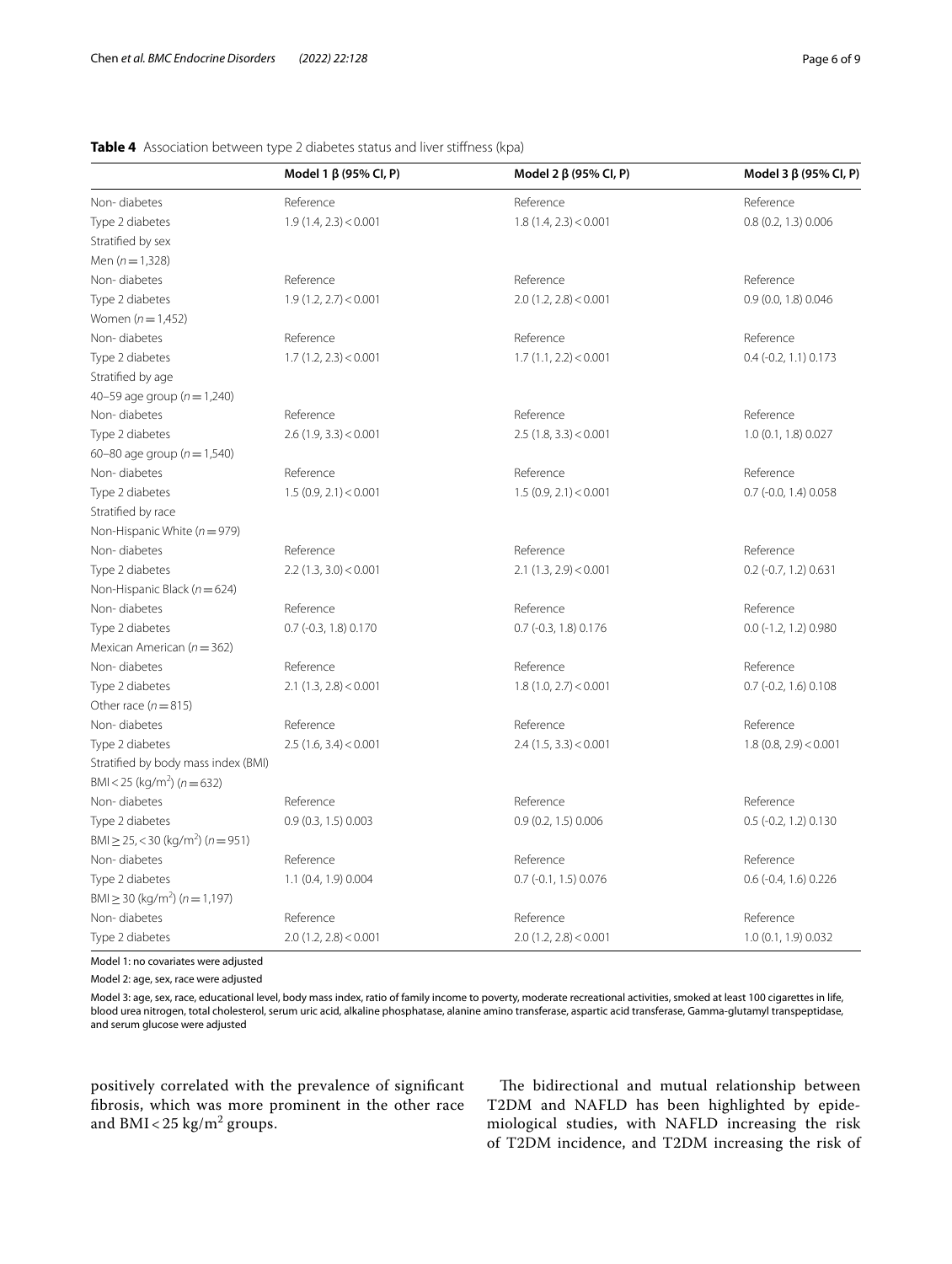## <span id="page-6-0"></span>**Table 5** Association between type 2 diabetes status and prevalence of significant fibrosis

|                                                   | Model 1 OR (95% CI, P)   | Model 2 OR (95% CI, P)   | Model 3 OR (95% CI, P)   |
|---------------------------------------------------|--------------------------|--------------------------|--------------------------|
| Non-diabetes                                      | Reference                | Reference                | Reference                |
| Type 2 diabetes                                   | $3.3$ (2.6, 4.1) < 0.001 | $3.3$ (2.6, 4.2) < 0.001 | $2.0$ (1.5, 2.7) < 0.001 |
| Stratified by sex                                 |                          |                          |                          |
| Men $(n = 1,328)$                                 |                          |                          |                          |
| Non-diabetes                                      | Reference                | Reference                | Reference                |
| Type 2 diabetes                                   | $2.9$ (2.2, 4.0) < 0.001 | $3.1$ (2.3, 4.3) < 0.001 | 1.8 (1.2, 2.8) 0.004     |
| Women $(n = 1,452)$                               |                          |                          |                          |
| Non-diabetes                                      | Reference                | Reference                | Reference                |
| Type 2 diabetes                                   | $3.6$ (2.6, 5.0) < 0.001 | $3.6$ (2.5, 5.0) < 0.001 | 2.0 (1.3, 3.1) 0.003     |
| Stratified by age                                 |                          |                          |                          |
| 40-59 age group ( $n = 1,240$ )                   |                          |                          |                          |
| Non-diabetes                                      | Reference                | Reference                | Reference                |
| Type 2 diabetes                                   | $4.6$ (3.2, 6.6) < 0.001 | $4.5$ (3.1, 6.5) < 0.001 | 2.3 (1.4, 3.9) 0.002     |
| 60-80 age group ( $n = 1,540$ )                   |                          |                          |                          |
| Non-diabetes                                      | Reference                | Reference                | Reference                |
| Type 2 diabetes                                   | $2.7$ (2.1, 3.7) < 0.001 | $2.7$ (2.0, 3.7) < 0.001 | $2.0$ (1.4, 2.9) < 0.001 |
| Stratified by race                                |                          |                          |                          |
| Non-Hispanic White ( $n = 979$ )                  |                          |                          |                          |
| Non-diabetes                                      | Reference                | Reference                | Reference                |
| Type 2 diabetes                                   | $3.5$ (2.4, 5.2) < 0.001 | $3.5$ (2.4, 5.3) < 0.001 | 2.0 (1.2, 3.4) 0.011     |
| Non-Hispanic Black ( $n = 624$ )                  |                          |                          |                          |
| Non-diabetes                                      | Reference                | Reference                | Reference                |
| Type 2 diabetes                                   | 1.9 (1.2, 2.9) 0.008     | 1.9 (1.2, 3.0) 0.006     | 1.7 (1.0, 3.1) 0.067     |
| Mexican American ( $n = 362$ )                    |                          |                          |                          |
| Non-diabetes                                      | Reference                | Reference                | Reference                |
| Type 2 diabetes                                   | $3.0$ (1.7, 5.3) < 0.001 | $3.0$ (1.6, 5.5) < 0.001 | 1.6 (0.7, 3.7) 0.228     |
| Other race $(n=815)$                              |                          |                          |                          |
| Non-diabetes                                      | Reference                | Reference                | Reference                |
| Type 2 diabetes                                   | $5.5$ (3.5, 8.6) < 0.001 | $5.5$ (3.4, 8.8) < 0.001 | 2.9 (1.5, 5.5) 0.001     |
| Stratified by body mass index (BMI)               |                          |                          |                          |
| BMI < 25 (kg/m <sup>2</sup> ) ( $n = 632$ )       |                          |                          |                          |
| Non-diabetes                                      | Reference                | Reference                | Reference                |
| Type 2 diabetes                                   | 2.4 (1.2, 4.7) 0.013     | 2.3 (1.1, 4.8) 0.021     | 3.3 (1.3, 8.8) 0.015     |
| $BMl \ge 25, < 30$ (kg/m <sup>2</sup> ) (n = 951) |                          |                          |                          |
| Non-diabetes                                      | Reference                | Reference                | Reference                |
| Type 2 diabetes                                   | 2.7(1.6, 4.4) < 0.001    | 2.2 (1.3, 3.8) 0.003     | 1.5 (0.7, 3.1) 0.257     |
| $BMl \ge 30$ (kg/m <sup>2</sup> ) (n = 1,197)     |                          |                          |                          |
| Non-diabetes                                      | Reference                | Reference                | Reference                |
| Type 2 diabetes                                   | $2.9$ (2.2, 3.8) < 0.001 | $2.9$ (2.2, 3.9) < 0.001 | $2.3$ (1.6, 3.3) < 0.001 |

Model 1: no covariates were adjusted

Model 2: age, sex, race were adjusted

Model 3: age, sex, race, educational level, body mass index, ratio of family income to poverty, moderate recreational activities, smoked at least 100 cigarettes in life, blood urea nitrogen, total cholesterol, serum uric acid, alkaline phosphatase, alanine amino transferase, aspartic acid transferase, Gamma-glutamyl transpeptidase, and serum glucose were adjusted

NAFLD incidence and progression [[14\]](#page-8-13). A recent metaanalysis showed that the pooled prevalence of NAFLD among adults with T2DM was around 60%, with this prevalence varying by age and by BMI [\[15](#page-8-14)]. Compared to non-diabetes patients, those with combined NAFLD and T2DM have a higher risk of NAFLD progression [[16](#page-8-15)]. A previous NHANES study (NHANES III) revealed that diabetes was associated with all-cause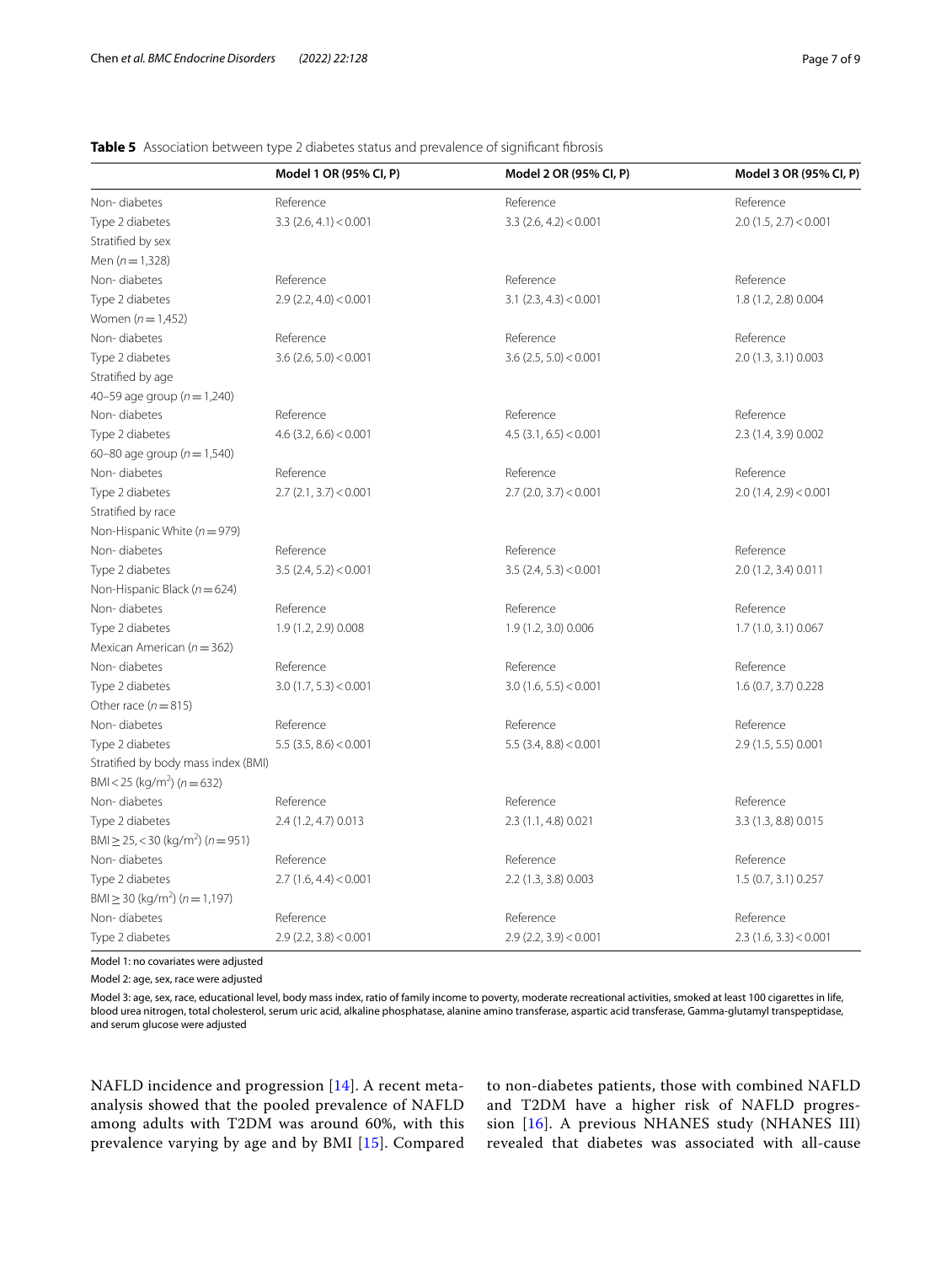and cardiovascular mortality among individuals with NAFLD [[17\]](#page-8-16).

Among the non-invasive tests for NAFLD, TE is the most widely used for the assessment of liver fibrosis  $[18]$  $[18]$ . A higher prevalence of advanced fbrosis assessed via TE was observed among patients with T2DM [[19](#page-8-18)[–22](#page-8-19)]. The results of a recent NHANES study reported high rates of hepatic steatosis and fbrosis, diagnosed by CAP and LSM, among patients with T2DM, but with racedependent diferences [\[23](#page-8-20)]. Similarly, in our study, the association between T2DM status and CAP or LSM was prominent in some races, but not in others, including a non-signifcant association among Mexican–American individuals.

The common pathophysiological mechanisms shared by NAFLD and T2DM include a series of metabolic changes; in particular, changes in the white adipose tissue may play a central role in the initiation of both NAFLD and T2DM [[24](#page-8-21)]. In 2020, an international panel of experts from 22 countries proposed the novel term "metabolic dysfunction-associated fatty liver disease" to replace NAFLD, which further emphasizes the strong association between T2DM and NAFLD [\[25](#page-8-22)]. NAFLD and T2DM not only have almost the same risk factors, but also have synergistic efects on each other's disease progression and complications. Therefore, routine screening for T2DM among individuals with NAFLD and lifestyle changes, including diet modifcations and physical activity, are recommended for the prevention and management of both T2DM and NAFLD.

Our study had some limitations. First, as this was a cross-sectional study, no causality could be established. Second, we excluded participants with age of DM onset of<30 years of age to minimize the number of participants with T1DM, as previously described [\[26](#page-8-23), [27](#page-8-24)], as the NHANES database does not diferentiate diabetes by type. Third, the values of CAP defining hepatic steatosis and LSM defning signifcant fbrosis are both inconsistent among diferent studies using NAHENS 2017–2018 database  $[13, 28, 29]$  $[13, 28, 29]$  $[13, 28, 29]$  $[13, 28, 29]$  $[13, 28, 29]$  $[13, 28, 29]$  $[13, 28, 29]$ . Thus, the sensitivity and specificity of TE test may vary depending on the cut-off values. Fourth, diferences in measurements depending on the probe used in FibroScan have been demonstrated in previous reports [\[30,](#page-8-27) [31\]](#page-8-28). However, the elastography exams were performed by trained and certifed technicians, according to the manufacturer guidelines [\[32\]](#page-8-29). Last, self-reported confounders may be susceptible to individual biases. This source of bias was minimized by the utilization of the NHANES data, which is collected by trained personnel through established procedures.

## **Conclusion**

In conclusion, our fndings indicate that T2DM is positively associated with prevalence of hepatic steatosis and fbrosis. This association was more prominent for individuals with a BMI<25  $\text{kg/m}^2$  and was influenced by race-specific efects. Routine screening for T2DM among individuals with NAFLD may contribute to the prevention and the management of both T2DM and NAFLD.

#### **Abbreviations**

NAFLD: Non-alcoholic fatty liver disease; T2DM: Type 2 diabetes mellitus; TE: Transient elastography; NHANES: National Health and Nutrition Examination Survey; CAP: Controlled attenuation parameter; LSM: Liver stifness measurement; HbA1c: Glycohemoglobin; BMI: Body mass index; DM: Diabetes mellitus; BUN: Blood urea nitrogen; GGT: Gamma-glutamyl transpeptidase; ALT: Alanine amino transferase; ALP: Alkaline phosphatase.

#### **Acknowledgements**

The authors appreciate the time and effort given by participants during the data collection phase of the NHANES project.

#### **Author contributions**

JC, PH, and YFW contributed to data collection, analysis and writing of the manuscript. ZXZ contributed to study design and editing of the manuscript. The author(s) read and approved the fnal manuscript..

#### **Funding**

This study received no funding.

#### **Availability of data and materials**

The datasets generated and analysed during the current study are available in the NHANES website ([http://www.cdc.gov/nchs/nhanes.htm\)](http://www.cdc.gov/nchs/nhanes.htm).

### **Declarations**

#### **Ethics approval and consent to participate**

The ethics review board of the National Center for Health Statistics approved all NHANES protocols and written informed consents were obtained from all participants.

#### **Consent for publication**

Not applicable.

#### **Competing interests**

The authors declare that they have no competing interests.

#### **Author details**

<sup>1</sup> Department of Endocrinology, The First People's Hospital of Xiaoshan District, Xiaoshan Afliated Hospital of Wenzhou Medical University, Hangzhou 311200, Zhejiang, China. <sup>2</sup> Department of Infectious Diseases, The First People's Hospital of Xiaoshan District, Xiaoshan Afliated Hospital of Wenzhou Medical University, Hangzhou 311200, Zhejiang, China. 3 <sup>3</sup> Department of Medical Oncology, The First People's Hospital of Xiaoshan District, Xiaoshan Afliated Hospital of Wenzhou Medical University, Hangzhou 311200, Zhejiang, China. <sup>4</sup>Clinical Research Center, The First People's Hospital of Xiaoshan District, Xiaoshan Affiliated Hospital of Wenzhou Medical University, Hangzhou 311200, Zhejiang, China.

Received: 8 March 2022 Accepted: 10 May 2022Published online: 13 May 2022